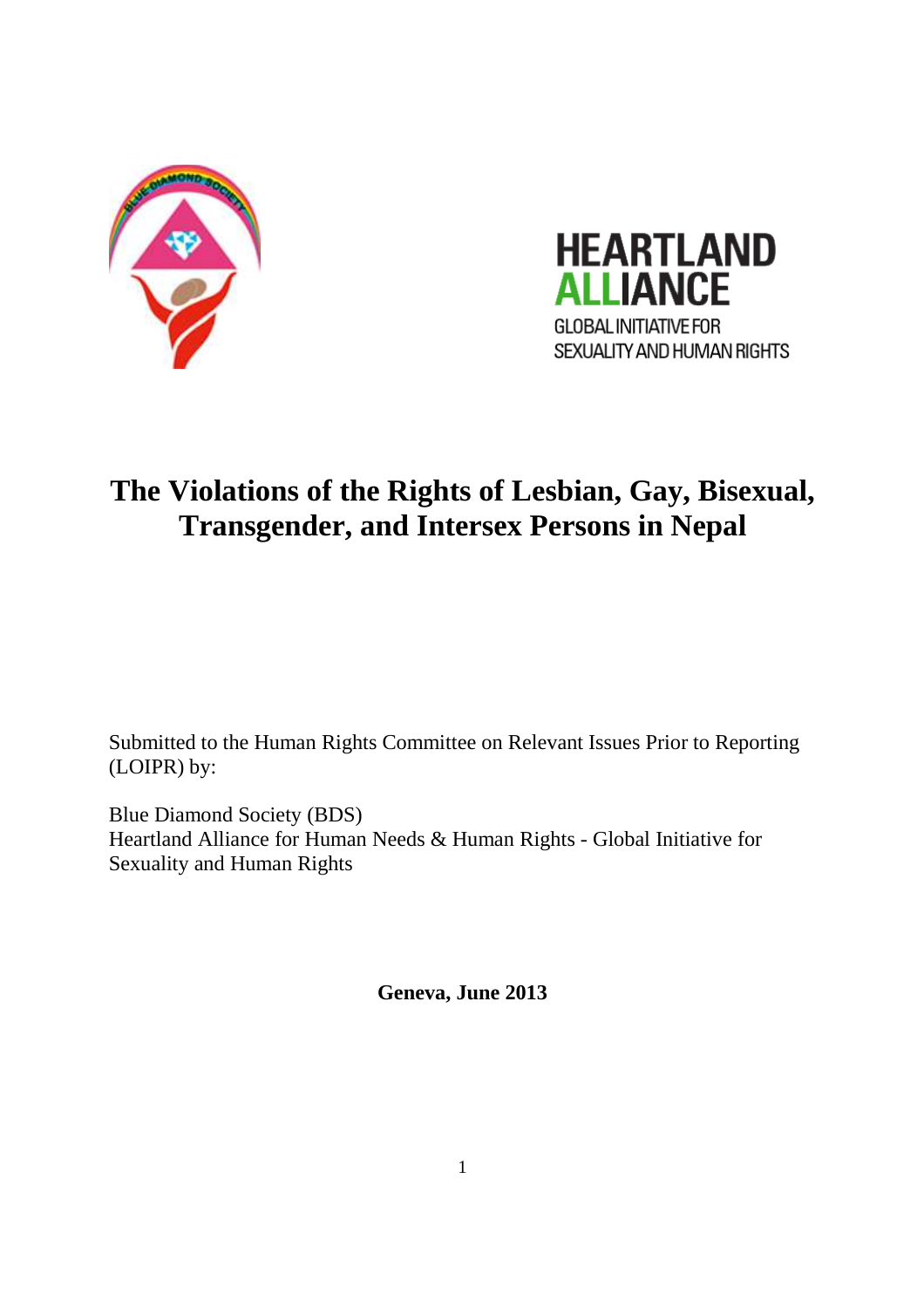### **I. Introduction**

The American University International Human Rights Law Clinic  $("Clinic")$ , on behalf of Global Initiative for Sexuality and Human Rights and the Blue Diamond Society, produced this list identifying ongoing human rights violations against sexual minorities in Nepal. This collaborative report seeks to: (1) highlight human rights violations against lesbian, gay, bisexual, transgender, and intersex persons (LGBTI) in Nepal, (2) assess the government of Nepal's compliance with the International Covenant on Civil and Political Rights (ICCPR), and (3) provide recommendations to safeguard and promote the rights of sexual minorities in Nepal.

Nepal ratified the ICCPR on May  $14$ ,  $1991<sup>2</sup>$  and the state underwent its last universal periodic review in January 2011. The Human Rights Committee will evaluate this report and consider Nepal's compliance with the ICCPR in March 2014. This list of issues submitted by non-governmental organizations (NGOs) may serve as an additional source of information for United Nations committee members.

# **II. Background Summary**

 As a country transitioning from a monarchy to a republic, Nepal has taken noteworthy steps towards creating a fair and equitable society that respects and promotes its residents' human rights. The government of Nepal recognized the importance of protecting human rights and their symbiotic relationship with political stability when in 2006 it introduced the Comprehensive Peace Agreement (CPA), a joint agreement between the government of Nepal and the Unified Communist Party of Nepal (Maoist) that urged, among other things, a political system "that complies with universally accepted fundamental human rights."<sup>3</sup> The state's commitment to human rights then garnered international attention in 2007 when Nepal's Supreme Court issued a landmark decision in *Pant v. Nepal*, which acknowledged that LGBTI individuals should benefit from the same legal rights as other citizens of Nepal.<sup>4</sup> This judicial affirmation called on the Nepalese government to devise new laws and amend existing laws to ensure that LGBTI individuals' rights would be respected, for instance by issuing citizenship certificates to transgender individuals that reflect their self-identified gender identity.<sup>5</sup> The *Pant v. Nepal* decision also affirmed the state's position as a regional and international model for promoting the fundamental rights of LGBTI individuals.

*Rights 2001-2010*, (Nov. 29, 2010), at 1, 15.

<u>.</u>

http://www.gaylawnet.com/laws/cases/PantvNepal.pdf.

<sup>&</sup>lt;sup>1</sup> Wassila Nabourema & Meagan Hu (IHRLC), under the supervision of Professor Amy Myers, drafted this report with the assistance of Stefano Fabeni of Global Initiative for Sexuality and Human Rights.

<sup>2</sup> UNITED NATIONS TREATY COLLECTIONS, *Chapter 4: International Covenant on Civil and Political Rights, available at* http://treaties.un.org/pages/ViewDetails.aspx?src=TREATY&mtdsg\_no=IV-4&chapter=4&lang=en. <sup>3</sup> Richard H. Langan II, et. al., *UNDP Nepal: Outcome Evaluation of UNDP Nepal Access to Justice and Human* 

<sup>4</sup> *Pant v. Nepal*, Writ No. 917 of the Year 2064 BS (2007 AD), *available at*

<sup>5</sup> Michael Bochenek & Kyle Knight, *Nepal's Third Gender and the Recognition of Gender Identity*, 26 EMORY INT'L L. REV., 12 (2012); *see also* HUM. RTS. WATCH*, World Report 2013: Nepal*, *available at*

http://www.hrw.org/world-report/2013/country-chapters/nepal?page=2 (citing the 2007 Supreme Court decision that allows individuals to identify as male, female or "third gender").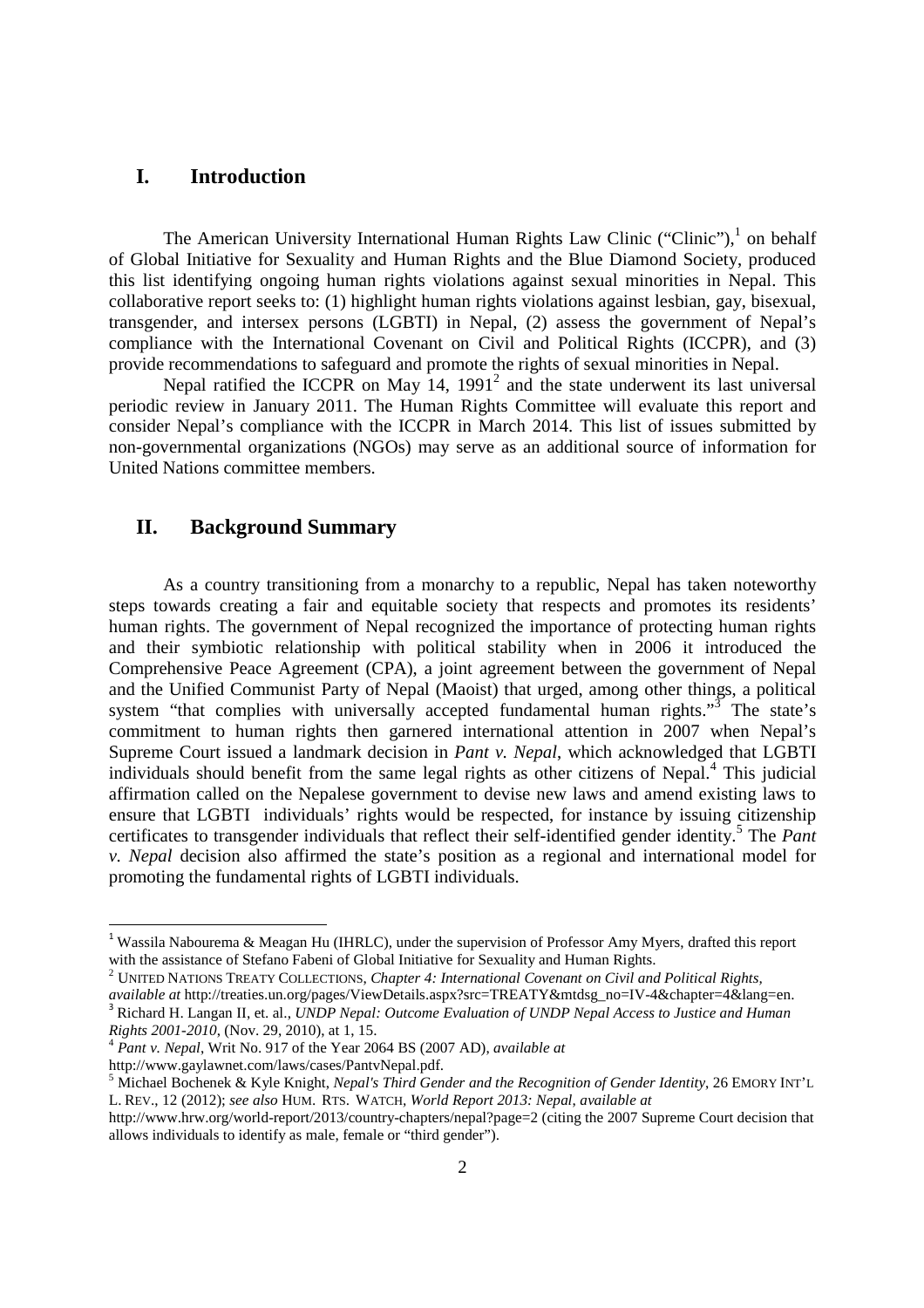Despite this considerable legal advancement, ongoing human rights violations against on grounds of sexual orientation and gender identity compromise progress towards building a just and equitable society. Furthermore, political instability in Nepal, coupled with the the delay in drafting and enacting a new constitution, have posed obstacles to effective implementation of the Supreme Court's recommendations that would protect LGBTI individuals and help to erode social prejudices against them.<sup>6</sup> The government's prolonged inefficacy undermines the ability of LGBTI individuals to enjoy the rights to which they are entitled under the ICCPR, the International Covenant on Economic, Social, and Cultural Rights (ICESCR) and several other international conventions to which the state is also a party, including the Convention against Torture and other Cruel and Inhumane Treatment  $(CAT)$ .<sup>7</sup> Moreover, obstacles to the full realization of sexual and gender minorities' rights are at odds with the state's own commitment to its "*Three Year Interim Plan*,"<sup>8</sup> where the government promised to:

Improve the human rights situation of the people and communities at risk and those made to be at risk by putting into practice the commitments made in the national and international levels by the State, for alleviating poverty and ending all forms of social and economic discriminations, deviations, crimes, exploitation and misbehavior and to institutionalize a well developed human rights culture, by controlling violation of human rights in all sectors.<sup>9</sup>

 The issues identified below all interfere with the ability of LGBTI individuals to enjoy fundamental rights to which they are entitled under several international human rights conventions that Nepal has ratified. Among the rights that are consistently being violated and require immediate action to protect individuals, regardless of their sexual orientation and gender identity, are the right to be free of discrimination, the right to liberty and security of the person, the right to health care, and the right to education.

.<br>-

<sup>&</sup>lt;sup>6</sup> See Pant v. Nepal, Writ No. 917 (mandating that the government scrap all laws that discriminated on the basis of sexual orientation and gender identity, that they study and implement a same-sex marriage policy, and that citizens be allowed to self-identify as a third gender on all official documents and registers); *Access to Security, Justice & Rule of Law in Nepal: An Assessment Report*, 1, 5 (Oct. 2011) *available at* http://www.esp-

nepal.org.np/document/downloads/Access%20to%20Security%20Justice%20Rule%20of%20Law% 20in%20Nepal.pdf (arguing that Nepal's judiciary continues to face problems of inefficiency, case backlogs, and enforcement of court decisions, and a general lack of interest in protecting judicial integrity); *See also* Ananta Raj Luitel, *Lack of Judges in Apex Court Puts Legal Profession in Jeopardy*, HIMALAYAN TIMES (Feb. 2, 2013, 11:13 PM), http://www.thehimalayantimes.com/fullNews.php?headline=Lac

k+of+judges+in+apex+court+puts+legal+profession+in+jeopardy&NewsID=364758 (reporting that the recent retirement of seven ad hoc judges has left six judges sitting on the bench in the Supreme Court, leaving a backlog of 15,000 cases that continues to grow); *see also*, AL JAZEERA, *Nepal Parties Agree on New Interim PM* (Feb. 19, 2013, 11:29 AM), http://www.aljazeera.com/news/asia/2013/02/20132196114628235.html (reporting that Nepal formed an interim government headed by the Supreme Court's chief justice and agreed to hold elections in June to try and resolve the political vacuum that has existed since Parliament was dissolved in May 2012). <sup>7</sup> International Covenant on Civil and Political Rights, Dec. 16, 1966, 999 U.N.T.S. 171

 <sup>[</sup>hereinafter ICCPR]. International Covenant on Economic, Social and Cultural Rights, Dec. 16, 1966, 993 U.N.T.S. 3 [hereinafter ICESCR]; *see also* Convention Against Torture and Other Cruel, Inhuman or Degrading Treatment or Punishment, Dec. 10, 1984, 1465 UNTS 85 [hereinafter CAT].

<sup>8</sup> *See* Government of Nepal National Planning Commission, *Three Year Interim Plan Approach Paper (2007/8- 2009/10)*, (July 2007), *available at* http://www.unpei.org/PDF/Nepal-3-year-interim-plan-eng.pdf (discussing an interim plan to achieve social inclusion within the Nepali society).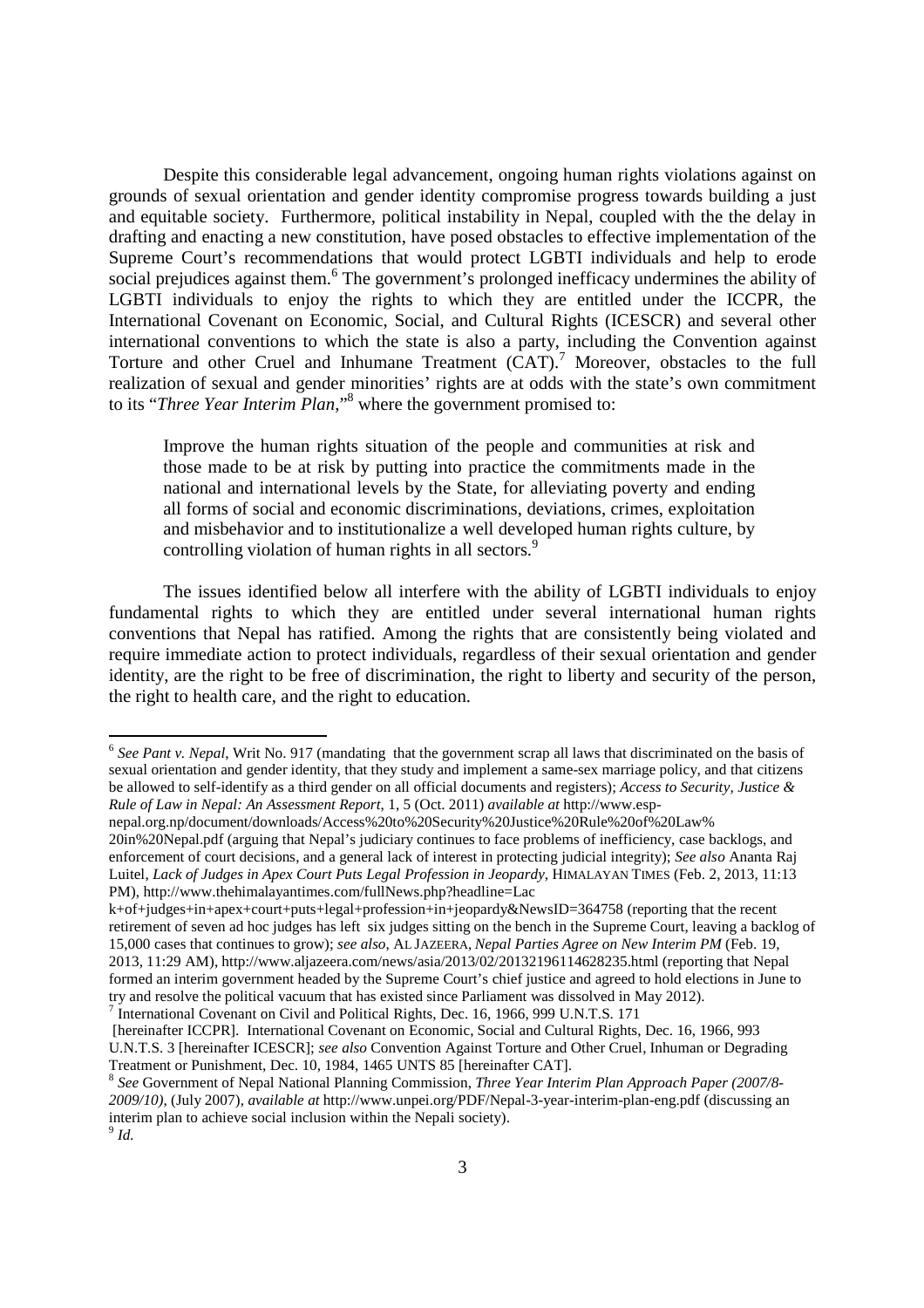### **III. Suggested List of Issues**

<u>.</u>

LGBTI individuals, civil society organizations, and human rights advocates continue to report violations of several provisions found in international conventions to which Nepal is a party, including the ICCPR.

# 1. *Discrimination on the basis of sexual orientation and/or gender identity hinders access to health care.*

One of the most pervasive human rights violations against LGBTI individuals in Nepal is the state's interference with individuals' right to health on account of sexual orientation or gender identity. This interference can take several forms. Individuals in Nepal often face discrimination in state-funded health care facilities simply because of their sexual orientation or gender identity. In a report detailing human rights violations against individuals on grounds of sexual orientation or gender identity, one victim explained the plight of many transgender individuals: "Health professionals ask how we should treat you since you are not male or female? They don't know us. They don't want to treat us."<sup>10</sup> Individuals also endure discrimination from both state actors and private citizens based on the fact or perception that they are sex workers and/or HIV-positive. For instance, activists reported that transgender individuals are denied access to public health care facilities because they are often perceived to be sex workers and/or HIV-positive, although sex workers and HIV-positive individuals are still entitled to healthcare regardless of their health status. Furthermore, fear of discrimination also prevents other LGBTI individuals from seeking medical treatment.<sup>11</sup> The United Nations Special Rapporteur on the Right to Health, Anand Grover, explained that because of untrained health care professionals' attitudes towards sexual minorities, "The fear of judgment and punishment can deter those engaging in consensual same-sex conduct from seeking out and gaining access to health services,"<sup>12</sup> effectively interfering with their right to health.

In addition, there have also been reports that privately owned mass-transportation carriers often deny transgender individuals access to transportation.<sup>13</sup> As a result, many LGBTI people are unable to reach health care centers that will provide HIV services and other care, including treatment, testing, and counseling, which are all important aspects of the right to health. To make things worse, some of these individuals who are denied treatment are in need of life-saving, urgent care.

<sup>10</sup> Singh et al., *Human Rights Violations Among Sexual and Gender Minorities in Kathmandu, Nepal: A Qualitative Investigation*, BMC INT'L HEALTH & HUM RTS., 12:7 (May 16, 2012), *available at* http://www.biomedcentral.com /1472-698X/12/7.

<sup>&</sup>lt;sup>11</sup> *Id.*; see also e-mail Communication with Kyle Knight, Fellow, Williams Institute (Apr. 20, 2013, on file with authors) (discussing how fear of discrimination and stigmatization deter some LGBTI individuals from seeking medical help).

<sup>&</sup>lt;sup>12</sup> See United Nations General Assembly (A/HRC/14/20), *Report of the Special Rapporteur on the right of everyone to the enjoyment of the highest attainable standard of physical and mental health*, Human Rights Council Fourteenth session Agenda item 3 (Apr. 2010), available at

http://www2.ohchr.org/english/bodies/hrcouncil/docs/14session/A.HRC.14.20.pdfhttp://www2.ohchr.org/english/b odies/hrcouncil/docs/14session/A.HRC.14.20.pdf. (discussing the impact of laws criminalizing consensual same sex conduct on sexual minorities' right to the highest attainable standard of health).

<sup>&</sup>lt;sup>13</sup> Telephone interview with Kyle Knight, a journalist and a Fellow with the Williams Institute (Mar. 14, 2013). While these public transportation services are run by private citizens, the government of Nepal is in charge of issuing operating licenses, but still fails to protect LGBTI individuals from these type of discrimination.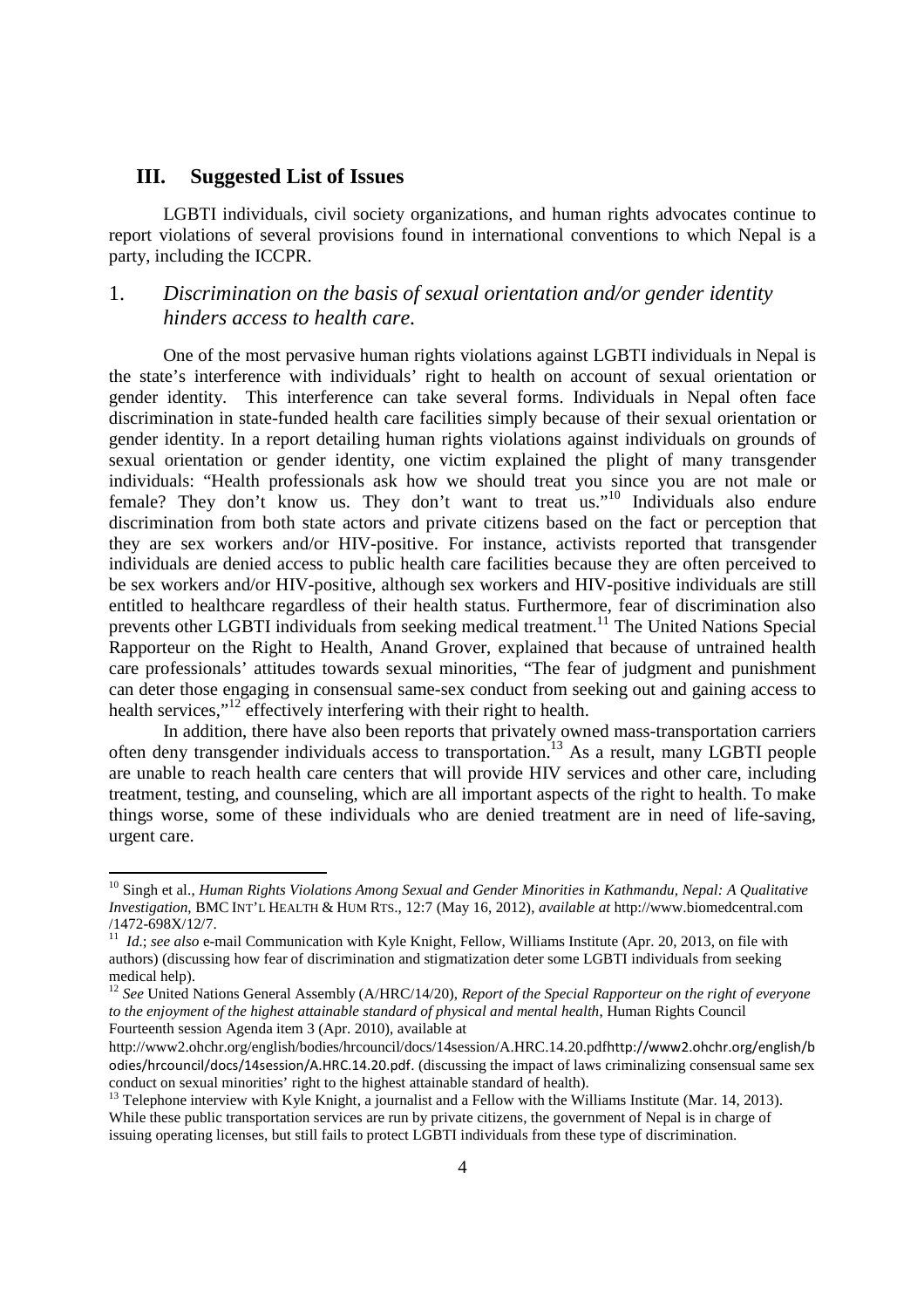Compounding the difficulty in accessing health care services is the government's undue delay in renewing the 2012-13 operating license of Blue Diamond Society (BDS), Nepal's largest NGO that provides services including health care to hundreds of LGBTI individuals. As the leading NGO advocating for the human rights of sexual and gender minorities in Nepal, BDS provides services to more than 300,000 individuals from its offices, which are situated in forty cities throughout Nepal.<sup>14</sup> Some of the programs that BDS runs focus on HIV/AIDS prevention, care and support,, legal counseling and job training, as well as documenting the human rights violations against people based on their sexual orientation or gender identity.<sup>15</sup> BDS's various services and programs aim to fill the void caused by the lack of adequate state services for sexual and gender minorities.

Specifically, Kathmandu's erstwhile Chief District Officer (CDO), Chudamani Sharma, who has been very hostile towards sexual and gender minorities, has been holding up the renewal of BDS's operating license.<sup>16</sup> This delay is threatening the organization's operations, putting at risk individuals like many LGBTI people that rely exclusively on BDS's services. And despite BDS's prominence in Nepal, it has been unable to effectively challenge the decision denying its operating license due to the far-reaching powers of CDOs who often abuse their authority.<sup>1</sup>

The delay in renewing BDS's license stands to precipitate a major HIV/AIDS crisis in Nepal. Without the license, BDS, which has been at the forefront of combating HIV/AIDS among men who have sex with men  $(MSM)^{18}$  and transgender populations in Nepal, will be unable to provide the resources and services necessary to prevent and treat  $HIV/ALDS$ <sup>19</sup> Moreover, because of the government's prolonged delay in renewing the organization's operating license (despite successful audits by international donors), many of these programs have been indefinitely suspended due to lack of funding (while the operating license is suspended, all accounts at BDS are frozen by the government).<sup>20</sup> For instance, several LGBTI activists reported a shortage of prophylactics and lubricants, which could lead to the spread of HIV and other sexually transmitted infections (STI).<sup>21</sup> While condoms are commercially available in Nepal, their quality and price vary greatly. Lubricant is infrequently available and often prohibitively expensive, leading some people to use harmful alternatives.<sup>22</sup> Most LGBTI individuals who seek BDS's health services do so because of persistent discrimination in public

 $^{15}$   $\overline{1d}$ 

<sup>&</sup>lt;u>.</u> <sup>14</sup> *Id.*

<sup>&</sup>lt;sup>16</sup> E-mail from Sunil Babu Pant, Director, Blue Diamond Society to authors (Apr. 13, 2013, 11:43 PM EST) (on file with authors).

<sup>17</sup> *Torture of Juveniles in Nepal: A Serious Challenge to Justice System*, ADVOCACY FORUM, (June 2010), *available at* http:// http://www.advocacyforum.org/downloads/pdf/publications/Torture-of-juveniles-in-

Nepal\_26\_June\_2010.pdf. – The report was pointed out during a telephone interview with Kyle Knight, Fellow, Williams Institute (Mar. 14, 2013). A follow-up email conversation on April 30, 2013 with BDS's technical advisor, Saurav Thapa, also revealed that the former CDO refused to forward the organization's file to court for processing, thereby further delaying an appeal that would challenge the CDO decision to withhold BDS's license.

<sup>&</sup>lt;sup>18</sup> The phrase "men who have sex with men" is used in the context of studying the spread of HIV/AIDS among men who have sex with other men, regardless of their sexual or gender identity. *See Policy Brief: HIV and Sex Between Men*, UNAIDS, *available at* http://www.unaids.org/en/media/unaids/contentassets/dataimport/pub/briefingnote/20  $06/20060801$  policy brief msm\_en.pdf.

<sup>19</sup> *Nepal: Climate of Fear Imperils LGBT People*, HUM. RTS. WATCH (Apr. 1, 2013), http://www.hrw.org/new s/2013/04/01/nepal-climate-fear-imperils-lgbt-people.

<sup>20</sup> *Id.*

 $^{21}$  *Id.* 

<sup>22</sup> *Lack of "Lube" Hurts HIV Prevention*, PLUSNEWS (Feb. 21, 2013), http://www.plusnews.org/Report/97517/Lackof-lube-hurts-HIV-prevention.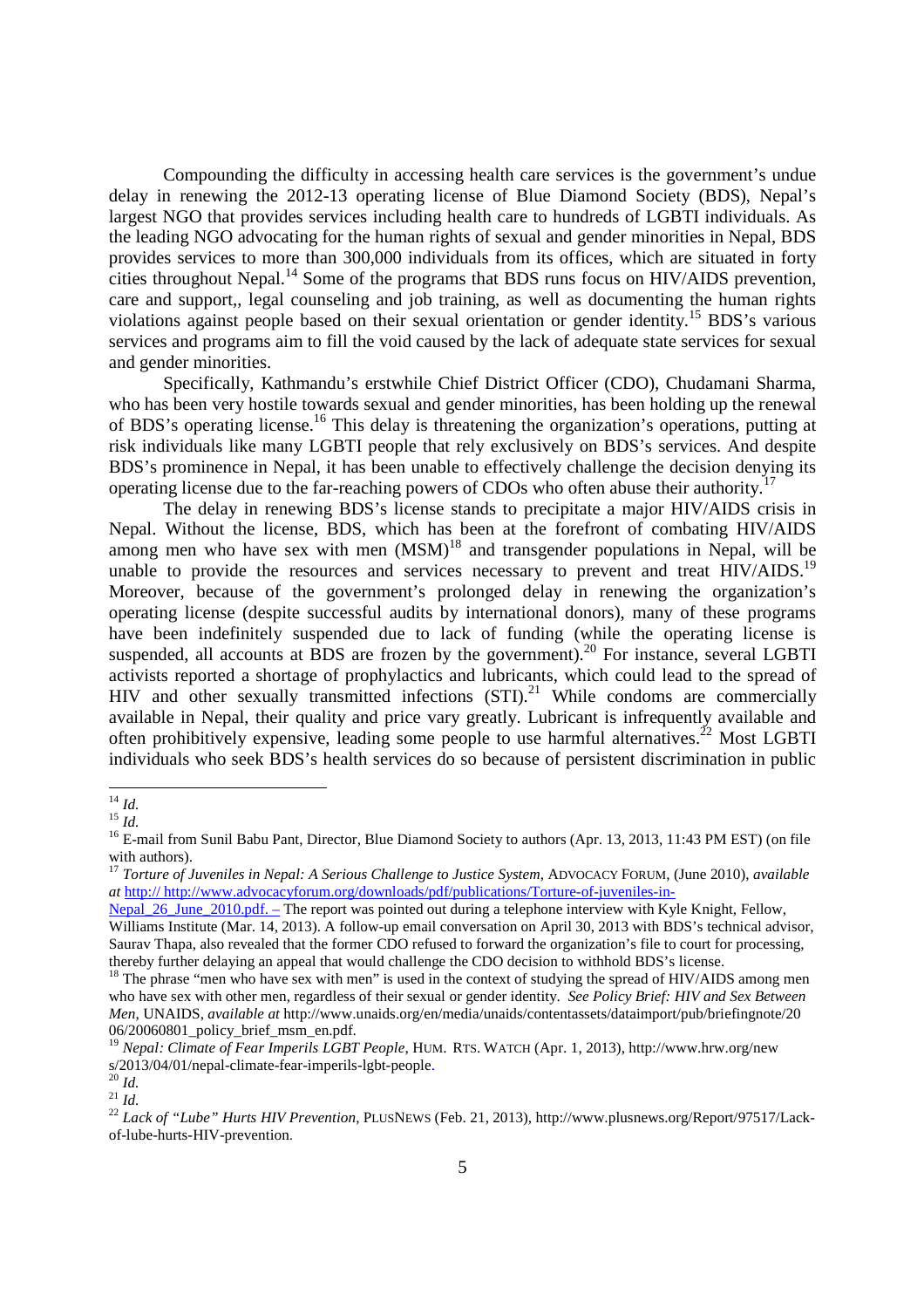health care centers and from the public, as discussed above.<sup>23</sup> With BDS's current difficulties in getting its license renewed, these individuals are effectively unable to access these crucial social and health services.

Back in 2011, when BDS also faced a government suspension of its funds, there were reports that some of its employees who had previously been sex workers turned back to sex work to survive because they were without a source of income while BDS's accounts were frozen.<sup>24</sup> Currently, BDS employs an estimated 450 part-time employees throughout Nepal.<sup>25</sup> With the current delay in getting its license renewed and the attendant inability to access operating funds, some of its employees and the at-risk populations they serve, including MSM and transgender individuals, may again feel forced to turn to sex work. Sex work becomes especially high-risk in a situation such as this because not only is there a shortage of condoms and lubricant to facilitate safe sex, but sex workers are vulnerable to abusive interactions with clients.<sup>26</sup> Tragically, some of these employees are engaging in risky behaviors "without the basic tools for protection that they have been trained to promote."<sup>27</sup>

Moreover, prejudice and lack of tolerance towards individuals because of their sexual orientation and gender identity from both private citizens and state actors also threaten to interfere with their right to health and serve to erode HIV treatment literacy that organizations like BDS are striving to achieve.<sup>28</sup> For instance, in 2007, BDS reported that one of their HIV/AIDS programs that was partly funded by music entertainer Elton John and served at risk groups, including LGBTI people in the far west region of Nepal, came under attack from both Nepal's public officials and local NGOs. The groups believed that such programs would further "encourage homosexual activities and pollute society."<sup>29</sup> The interruption of HIV prevention campaigns and outreach could potentially threaten years of successful campaigns to encourage safe sex, thereby endangering the lives of LGBTI individuals, including sex workers.<sup>30</sup> BDS's director, Sunil Pant, described the importance of the HIV/AIDS programs that BDS provide to LGBTI people, explaining that, "There is an increasing number of gays, transgender, and males with HIV in the far west [of the country?]. [But] since the outpost started, we have sent more than 15 people living with HIV to Kathmandu for further support, treatment, and hospice facility."<sup>31</sup> Furthermore, the delay in renewing BDS's operating license interferes with an LGBTI person's fundamental right to health and, ultimately, the right to self-determination as enshrined in article 1 of the ICCPR. For some of these individuals, BDS represents a lifeline, a safe place where they can access critical medical treatment, counseling, or work opportunities.<sup>32</sup> Without BDS's continued support, many LGBTI individuals who already do not enjoy sufficient access to justice and public services would be effectively without a safe haven and without advocates to help safeguard and promote their rights.

<u>.</u>

 $^{24}$  http://www.worldpolicy.org/blog/2011/10/05/bureaucracy-nepal-leads-hiv-deaths.

 $32 \tilde{I}$ 

<sup>23</sup> *Id.*

 $^{25}$   $\overline{Id}$ .

 $26$  Email Communication with Kyle Knight, April 27, 2013 (on file with authors). <sup>27</sup> *Id.*

<sup>&</sup>lt;sup>30</sup> Interview with Saurav J. Thapa, Technical Advisor, Blue Diamond Society, in Washington, D.C. (Mar. 21, 2013). <sup>31</sup> *Ignorance Halts Nepalese HIV/AIDS Programe Funded by Elton John*, TOWLEROAD, (Apr. 2007), available at http://www.towleroad.com/2007/07/ignorance-halts.html#ixzz2RrnFO5qM .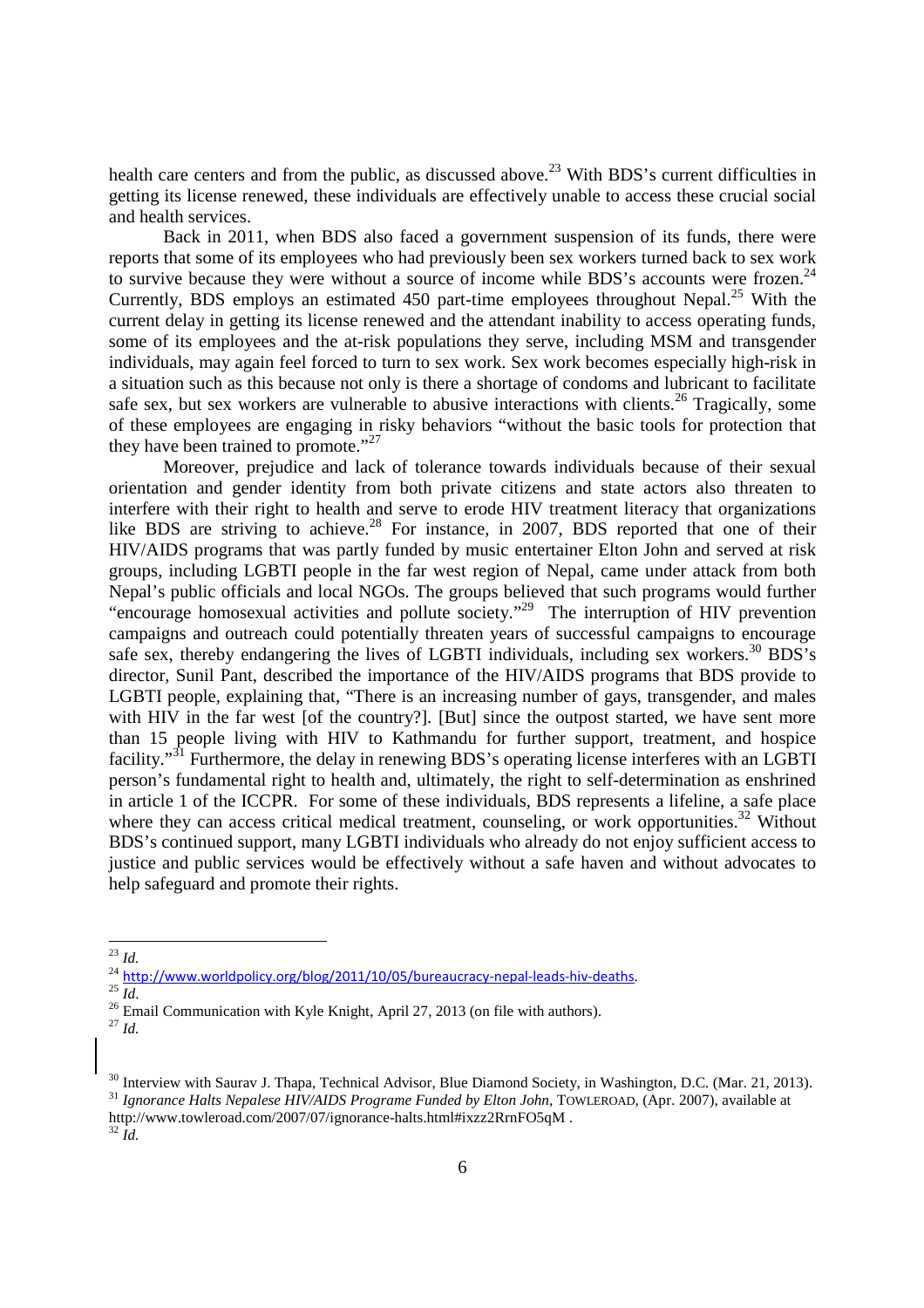Denying an individual equal access to healthcare or deterring her from seeking health care based on the person's sexual orientation or gender identity constitutes discrimination and a clear violation of both the ICCPR and the ICESCR. In its General Comment No. 14 on the right to health enshrined in the ICESCR, the UN Committee concluded that the right to the highest attainable standard of physical and mental health ("right to health") is "closely related and dependent upon the realization of other human rights."<sup>33</sup> The Committee explained that discrimination in access to healthcare based on sexual orientation or gender identity has farreaching consequences, as it interferes with affected individuals' other economic, social and cultural rights, which in turn prevent them from properly exercising their right to health. $34$ 

 Therefore, the full realization of an individual's right to life as provided by the ICCPR cannot be achieved when that person is denied the right to the highest attainable standard of health as provided by the ICESCR. The denial of adequate healthcare to individuals based on their sexual orientation, gender identity and/or perceived HIV/AIDS status interferes with their right to life and right to be free from discrimination under articles 6(1) and 2(1) of the ICCPR, respectively.<sup>35</sup> It also interferes with their right to health under article 12 of the ICESCR, which places a higher burden on states to provide accessible health facilities, goods, and services to  $\frac{1}{2}$  individuals living with HIV/AIDS.<sup>36</sup> Furthermore, such discriminatory treatment towards individuals based on their sexual orientation, gender identity, and/or perceived HIV/AIDS status is inconsistent with Nepal's current interim constitution, which also provides for individuals' fundamental right to health care. $37$ 

#### *Recommended questions*

<u>.</u>

a. Recent human rights reports suggest that Nepal is nearing a health crisis related to HIV/AIDS among populations at risk including LGBTI individuals and sex workers. What concrete measures is the government of Nepal taking to ensure that all individuals (regardless of their sexual orientation or gender identity) enjoy equal access to the highest attainable standard of physical and mental health?

b. Please comment on whether legal measures exist to prohibit the discriminatory denial of health care services to individuals based on their real or perceived HIV status or occupation as a sex worker.

<sup>33</sup> U.N. Hum. Rts. Comm., *General Comment No. 14 on Issues Arising in the Implementation of the International Covenant on Economic, Social and Cultural Rights*, ¶¶ 12(b), 18, U.N. Doc. E/C.12/2000/4 (Aug. 11, 2000). *<sup>34</sup> Id.*

<sup>&</sup>lt;sup>35</sup> ICCPR, *supra* note 7, art. 6(1) ("Every human being has the inherent right to life. This right shall be protected by law. No one shall be arbitrarily deprived of his life."); ICCPR, *supra* note 7, art. 2(1) ("Each State Party to the present Covenant undertakes to respect and to ensure to all individuals within its territory and subject to its jurisdiction the rights recognized in the present Covenant, without distinction of any kind, such as race, colour, sex, language, religion, political or other opinion, national or social origin, property, birth or other status.") <sup>36</sup> U.N. Hum. Rts. Comm., *supra* note 33.

<sup>&</sup>lt;sup>37</sup> Interim Constitution of Nepal (ICN) Part 3, Art. 16 (2007) [Nepal], 15 January 2007, available at: http://www.unhcr.org/refworld/docid/46badd3b2.html (providing that "every person shall have the right to live in clean environment. Every citizen shall have the right to get basic health service free of cost from the State as provided for in the law").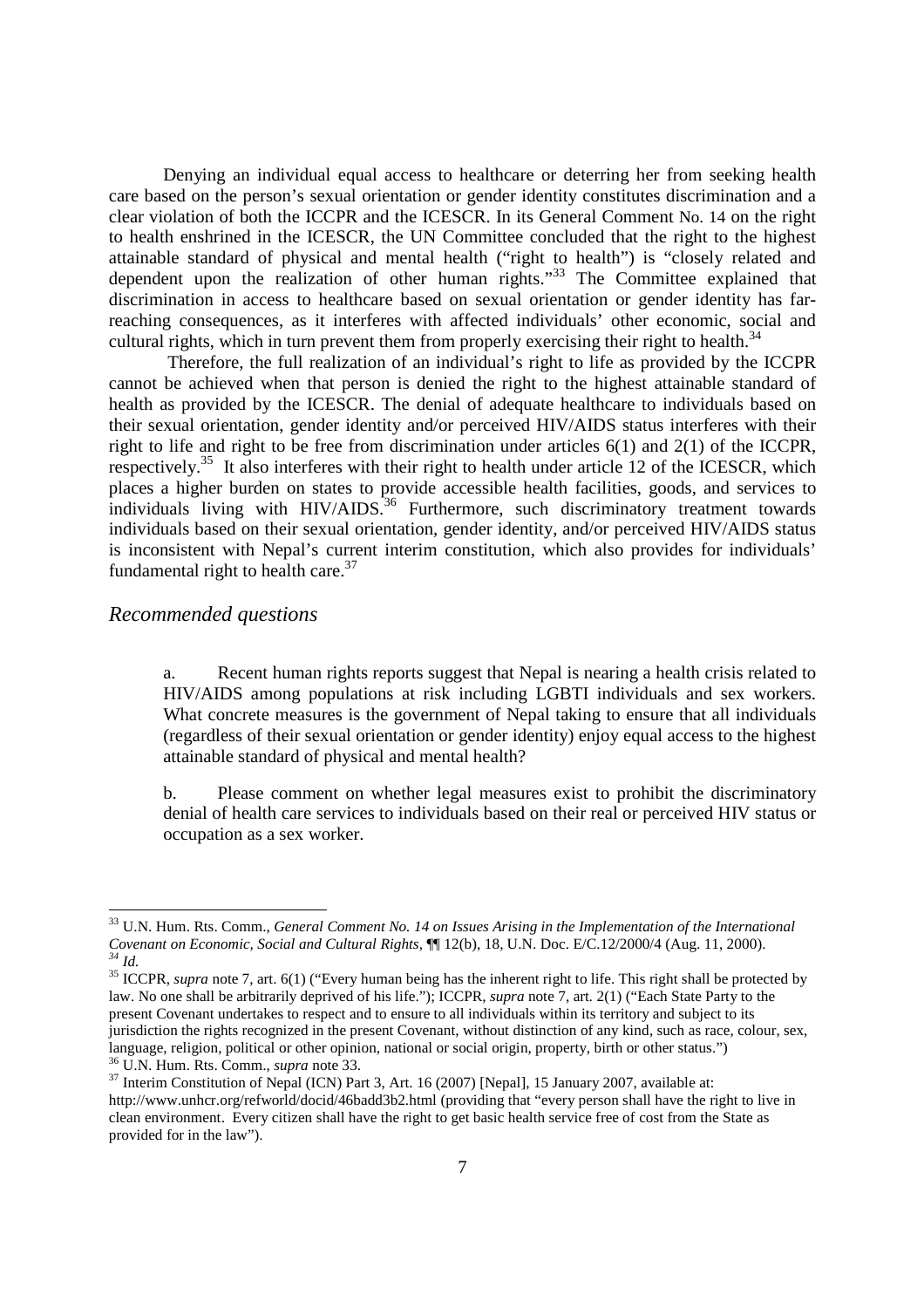c. Please describe any measures that have been taken to protect civil society organizations, specifically those serving at-risk populations, including sexual and gender minorities? How does the government of Nepal plan to improve its relationship and collaboration with civil society organizations and ensure that these organizations are able to carry out their mandates without undue influence?

d. What are the concrete measures that the government of Nepal is taking to train and educate health care providers serving vulnerable groups like LGBTI people to ensure that individuals are not deterred from seeking health care for fear of discrimination on grounds of sexual orientation or gender identity?

2. *Some members of the Nepali security forces and other public officials continue to harass, mistreat, and detain individuals and the people working to protect them based on the individual's sexual orientation and/or gender identity* 

 Due to deep-seated prejudice, the perceived social vulnerability of individuals because of their sexual orientation and gender identity, and their rights movement, and a weak understanding of sexual and gender diversity, state agents continue to discriminate against, harass, and arbitrarily detain individuals on grounds of their sexual orientation and gender identity without cause. Laws that provide law enforcement officers with significant discretion and include vague definitions of prohibited conduct permit such abuse. Nepal's Arms and Ammunition Act of 1963 and the Public Offences Act of 1970 (POA) grant almost absolute powers to Chief District Officers (CDOs), allowing them to sentence detainees to prison terms without the requisite due process.<sup>38</sup> The apparent power that CDOs wield and their attendant lack of accountability allow them to persecute vulnerable minorities like LGBTI individuals. While in office, Chudamani Sharma, Kathmandu's former CDO, led the charge in mobilizing police forces to crack down on transgender individuals.<sup>39</sup> Even though Mr. Sharma is no longer in office, the quasi-judicial powers of CDOs remain a great concern for LGBTI individuals who are often the target of CDOs' arbitrary use of both Nepal's Arms and Ammunition Act and the POA.

Recent human rights reports show that Nepalese security forces have arrested several transgender individuals under the POA.<sup>40</sup> The POA is overly broad and, because it does not define what constitutes "public offense," security officers unfairly use it to target, among others, people based on their sexual orientation and gender identity. A human rights lawyer in Nepal described the POA as "originally created by autocratic leaders to suppress political opponents, and now . . . used whenever the police need an excuse for arbitrary arrests, including those they accuse of being hooligans."<sup>41</sup> Individuals charged under the POA risk up to twenty-five days in

<u>.</u>

http://www.ncf.org.np/upload/files/182\_en\_some-public-crime-and-punishment-act-2027-english.pdf.

<sup>38</sup> See *Torture of Juveniles in Nepal: A Serious Challenge to Justice System*, ADVOCACY FORUM, (June 2010), *available at* http://www.advocacyforum.org/downloads/pdf/publications/Torture-of-juveniles-in-

Nepal\_26\_June\_2010.pdf (describing the quasi-judicial powers of CDOs in Nepal).

 $39$  E-mail from Sunil Babu Pant, Director, Blue Diamond Society to authors (Apr. 13, 2013, 11:43 PM EST) (on file with authors)

<sup>40</sup> Some Public (Crime and Punishment) Act, 2027 (1970), NEPAL LAW COMMISSION, *available at*

<sup>41</sup> *See* AGENCE FRANCE-PRESSE, *Nepal Police Accused of Long-Hair Crackdown*, (Mar. 5, 2013 1:29 PM), http://www.ndtv.com/article/world/nepal-police-accused-of-long-hair-crackdown-338422 (describing how Nepalese

police forces use the POA to arbitrarily arrest minorities such as transgender people).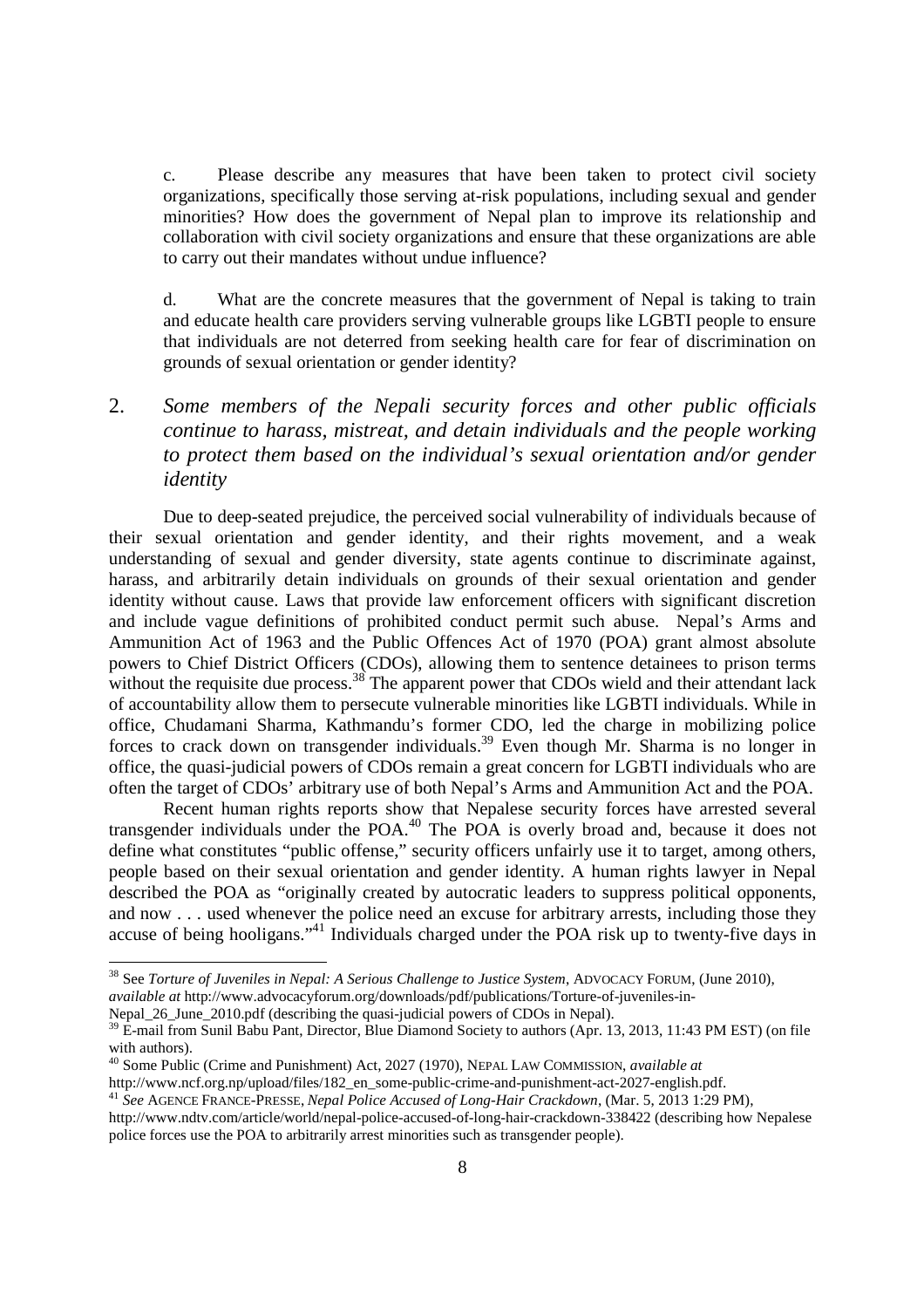detention and fines of up to US\$300.<sup>42</sup> BDS has documented dozens of arbitrary arrests under the POA over the course of two months in February and March of 2013 and found that collectively, these victims paid nearly US\$6,500 in bail to secure their releases.<sup>43</sup> Moreover, many LGBTI individuals who are detained cannot afford bail money and are forced to remain in jail pending their trials.<sup>44</sup> This recurring pattern of arbitrary arrests and police violence is of particular concern for métis ("men by birth who identify as feminine, and might in different cultural circumstances be called transgender women").<sup>45</sup> Back in 2006, Human Rights Watch reported a series of arbitrary arrests and police abuses against métis.<sup>46</sup> More recently in 2013, Nepalese police forces, under the command of the CDOs, are again using the POA's broad language to arbitrarily arrest individuals they perceive to be men who have long hair, including métis.<sup>47</sup>

Responding to the use of POAs to arrest individuals with long hair, the Supreme Court of Nepal recently reaffirmed individuals' rights to privacy and security of the person by ordering law enforcement forces to stop harassing and arresting individuals based on their "personal interest or appearance."<sup>48</sup> While this decision, if implemented, may provide reprieve for individuals who have been unfairly profiled and targeted under the POA, the ruling does not repeal the POA, nor does it remove the threats that LGBTI individuals could still be targeted and prosecuted under the POA.

Concerns over the harassment and detention of individuals based on their sexual orientation and gender identity in Nepal reached such an alarming level that on April 2, 2013, the United Nations Human Rights Commissioner Navi Pillay sent a letter to Madhav Prasad Ghimire, Nepal's Minister for Foreign Affairs, expressing concern over allegations that in recent weeks, some fifty LGBTI activists and transgender persons had been detained by police under the POA. Pillay described in her letter that these detained individuals complained of "verbal abuse, severe beatings and indiscriminate body searches" at the hands of police.<sup>49</sup> She urged the Nepalese government to take steps necessary to end this treatment towards LGBTI individuals and to ensure that LGBTI civil society organizations like BDS are not subjected to unnecessary delay in renewing their operating licenses. $\frac{50}{9}$ 

.<br>-

<sup>42</sup> *Nepal: Climate of Fear*, *supra* note 19.

<sup>&</sup>lt;sup>43</sup> See id. In February 2013, Human Rights Watch reported that Nepal police arrested four transgender women under the POA. One of the victim Jamki S. was harassed by police officers in detention, and one officer went as far saying that: "he wished he could charge all *chakkas* [a derogatory term for "transgender woman" in Nepali] an even higher bail amount because he thinks we are all prostitutes and corrupt." Similarly, in March 2013 another transgender woman Jyoti P was also detained by Nepal police under the POA. Jyoti P reported that her parents who do not accept her as a transgender were forced to pay her bail to secure her release.

<sup>&</sup>lt;sup>44</sup> BDS reported paying the bail for many transgender people; however, the increasing numbers of arrests has become prohibitively expensive, forcing the organization to use its limited resources to other urgent needs such as health care.

<sup>45</sup> *See* Scott Long, *Letter to Nepal Minister of Justice and Home Affairs*, HUM. RTS. WATCH, (Jan. 12, 2006) http://www.hrw.org/news/2006/01/11/letter-nepals-minister-justice-and-minister-home-affairs (describing a list of arbitrary arrests and police violence against métis based solely on their appearances and not on specific criminal charges).

<sup>46</sup> *Id.*

<sup>47</sup> *Nepal Police Accused of Long-Hair Crackdown*, (Mar. 5, 2013), *supra* note 41.

<sup>48</sup> SC Verdict Lifts Taboo on Long Hair' Ear Jewellery, THE HIMALAYAN, (Apr. 8, 2013 2:44 PM)

http://www.thehimalayantimes.com/fullNews.php?headline=SC+verdict+lifts+taboo+on+long+hair%26sbquo%3B+ ear+jewellery&NewsID=372083.

<sup>&</sup>lt;sup>49</sup> Letter from Navanethem Pillay, High Commissioner for Human Rights, United Nations, to H.E. Mr. Madhav Prasad Ghimire, Rt. Honourable Minister for Foreign Affairs in Nepal (Mar. 22, 2013). <sup>50</sup> *Id.*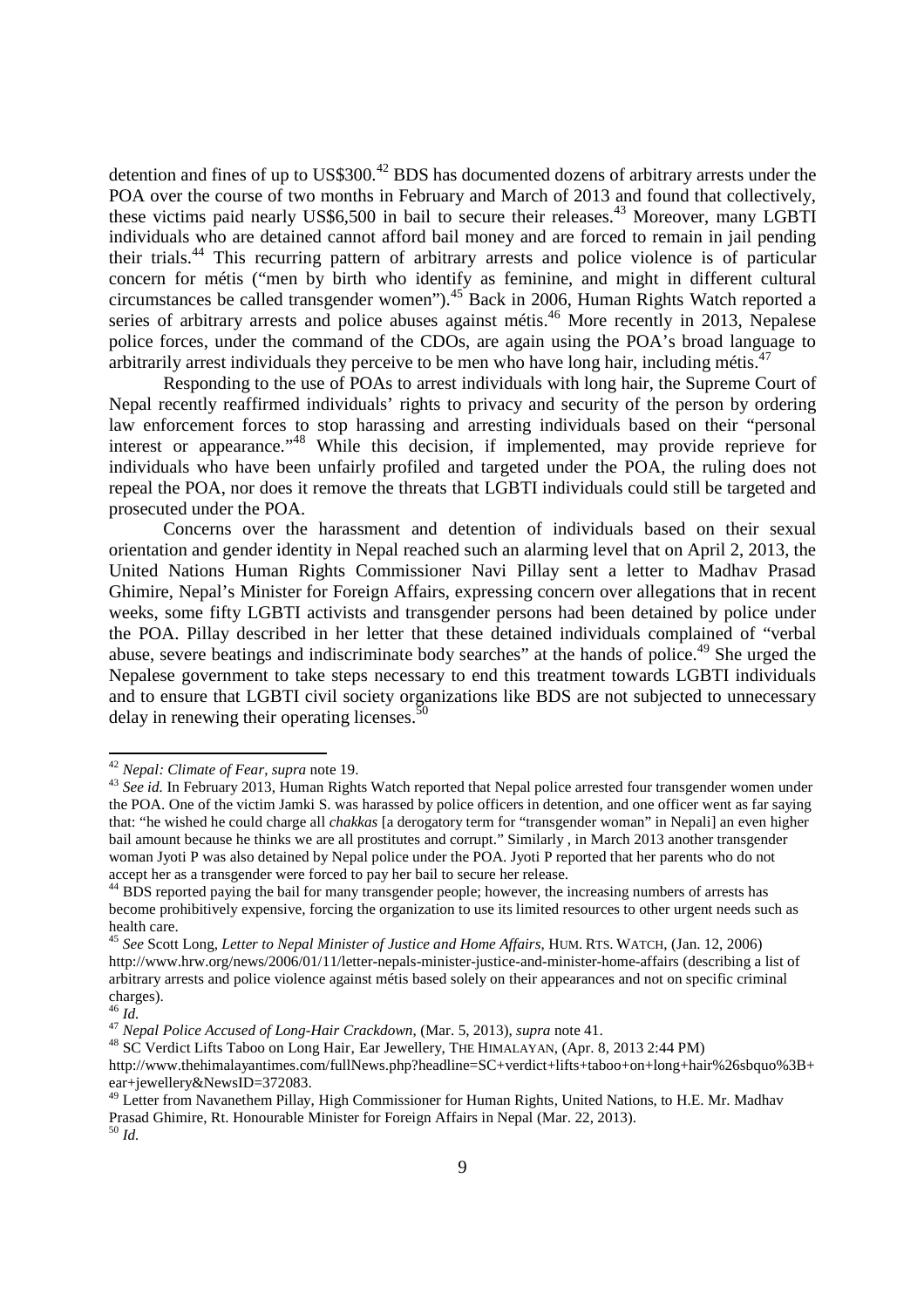Moreover, there is insufficient investigation or prosecution of these violations. The state's Attorney General, who is the chief public prosecutor in the country, has the authority "to initiate proceedings in any case of the government in any court or judicial authority,"<sup>51</sup> including decisions to investigate, prosecute or drop cases of abuses against LGBTI individuals. However, the Attorney General is an appointed official, which means that with every change of government, there is a new Attorney General.<sup>52</sup> For an underrepresented group like the LGBTI population, which lacks stable political influence, the continued change of Attorneys General and other high-level officials means that reports of violence and abuses against individuals based on their sexual orientation or gender identity are not prosecuted with sufficient strength or frequency.<sup>53</sup> For instance, in December 2012, BDS requested that the Inspector General of Nepal's police force investigate incidents of threats and intimidation against its staff members. However, to date, there has been no investigation, therefore adding to the climate of fear among LGBTI activists and their communities.<sup>54</sup>

The targeted use of the POA against individuals based on their sexual orientation or gender identity violates several rights guaranteed under the ICCPR, including the right to due process as provided by article 9, the right to equality under the law as provided under articles 2(1) and 26, as well as article 17, which protects individuals' freedom from arbitrary interference with privacy, family, and home. States' obligations to protect individuals from discrimination based on sexual orientation was affirmed in *Toonen v. Australia*, <sup>55</sup> where the Human Rights Committee interpreted both articles 2(1) and 26 of ICCPR to include sexual orientation as a protected ground.<sup>56</sup> In addition, while article 17 of the ICCPR guarantees individuals' right to privacy, the Human Rights Committee further explained in its General Comment 16 that even if provided by law, any state's interference with individuals' right to privacy "should be in accordance with the provisions, aims and objectives of the Covenant and should be, in any event, reasonable in the particular circumstances.<sup>57</sup> Thus, criminalizing private same-sex sexual relations between consenting adults is never justified for reasons of protecting public health or morals.<sup>58</sup> In other words, the government of Nepal's use of the POA to target sexual and gender minorities based solely on their appearance, and in the absence of any specific criminal act, violates their fundamental rights as provided by the ICCPR. The practice of gender stereotyping has been found in violation of article 2 of the Convention on the Elimination of All Forms of Discrimination against Women.<sup>5</sup>

#### *Recommended questions*

a. What sort of training and guidance do police officers and CDOs receive with regard to investigating, arresting, and or prosecuting LGBTI individuals for offenses

<sup>51</sup> *See* Langan, *supra* note 3, at 1, 2.

<sup>52</sup> *See id.*

<sup>53</sup> *See id.* at 8, 9.

<sup>54</sup> *Nepal: Climate of Fear*, *supra* note 19.

<sup>55</sup> *Toonen v. Australia*, Communication No. 488/1992, U.N. Doc. CCPR/C/50/D/488/1992 (1994).

<sup>56</sup> *Id.*

<sup>57</sup> U.N. Hum. Rts. Comm., *General Comment No. 16 Compilation of General Comments and General Recommendations Adopted by Human Rights Treaty Bodies*, ¶ 14, U.N. Doc. HRI/GEN/1/Rev.1 (1994). <sup>58</sup> *Id*.

<sup>59</sup> *See* Committee on the Elimination of Discrimination against Women, *Communication No.. 18/2008, Vertido v. The Philippines*, 12-30 July 2010, http://opcedaw.files.wordpress.com/2012/02/vertido-v-the-philippines.pdf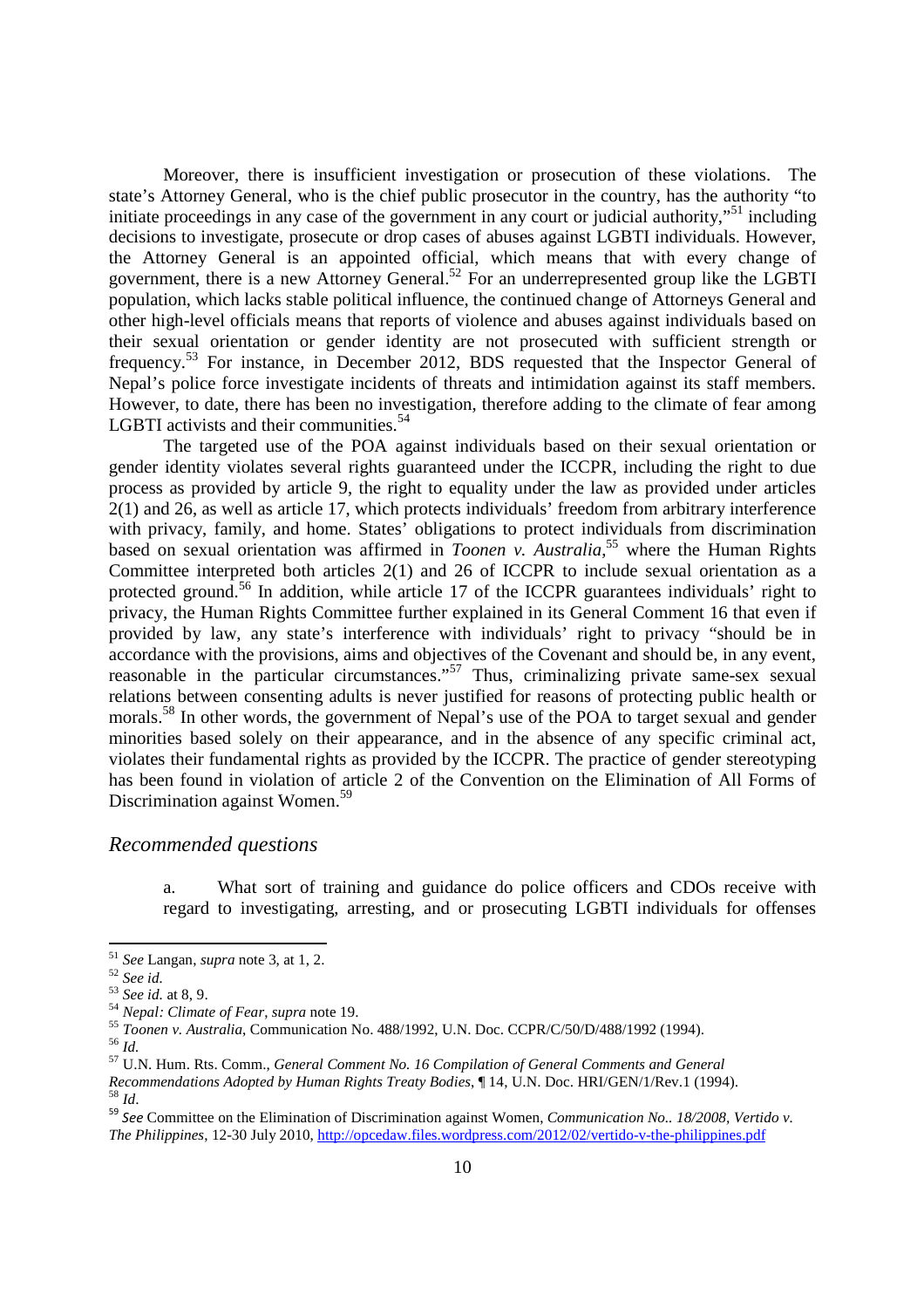allegedly committed under the Arms and Ammunition Act and the Public Offense Act and to ensure that individuals are not targeted merely on grounds of sexual orientation and gender identity?

b. Please respond to allegations that CDOs have been abusing their power by unnecessarily delaying the license renewal of NGOs serving sexual and gender minorities, and by mobilizing police officers to crack down on transgender individuals under the guise of having committed an offense under the Public Offense Act. What measures is the government taking to hold public officials accountable for their acts, and prevent them from interfering with the fundamental rights of minorities?

c. Would the government of Nepal consider repealing, or at least amending the Public Offense Act to prevent interpretations of the law that could lead to the persecution of individuals on grounds of sexual orientation or gender identity?

d. Nepal's efforts towards strengthening the state's judicial system are noteworthy; however, there are still reports that violence and crimes committed against individuals on grounds of sexual orientation or gender identity are not investigated or prosecuted consistently. In what way does Nepal plan to reform and support the judicial system to provide remedies to sexual minorities whose rights have been violated and ensure that judicial decisions are enforced?

# 3. *Transgender individuals in Nepal continue to face obstacles in obtaining government-issued identification documents acknowledging their gender identity*

In Nepal, citizenship certificates are the most important documents recognizing citizens as persons before the law. Without citizenship certificates, individuals are "blocked from government jobs and pensions, driver's licenses and passports, as well as government-run programmes like secondary school exams and health services. Bank accounts, land inheritance, and the right to vote are also out of reach."<sup>60</sup>

Since the Supreme Court's decision in *Pant v. Nepal* was handed down, only a few individuals identifying as third gender have been able to obtain citizenship certificates that acknowledge their self-identified gender identity, thereby recognizing them as persons before the law.<sup>61</sup> Several transgender individuals have been unable to receive appropriate citizenship certificates when they applied for them because district officials have interpreted the instructions received as not requiring the issuance of new documents to replace ones that individuals had

<sup>60</sup> *See Nepal: Undocumented Residents Excluded from State Services,* IRIN, (May 12, 2012) http://www.irinnews.org/Report/95469/NEPAL-Undocumented-residents-excluded-from-state-services (describing the plights of individuals who do not have citizenship certificates in Nepal).

<sup>61</sup> Blue Diamond Society, *Shadow Report Submitted for the 49th CEDAW Session: Discrimination and Violence Against Lesbian and Bisexual Women and Transgender People in Nepal* (on file with authors); *see also* E-mail from Kyle Knight, Fellow, Williams Institute, to authors (Apr. 19, 2013, 7:37 AM EST) (on file with authors) (acknowledging that approximately fifty individuals have been issued citizenships certificates, an insignificant number considering the transgender population in Nepal). *See also* Immigration and Refugee Board of Canada, *Nepal: Treatment of Sexual Minorities, Including Legislation, State Protection, and Support Services*, (Jan. 20, 2012), *available at* http://www.refworld.org/docid/4f30ec042.html.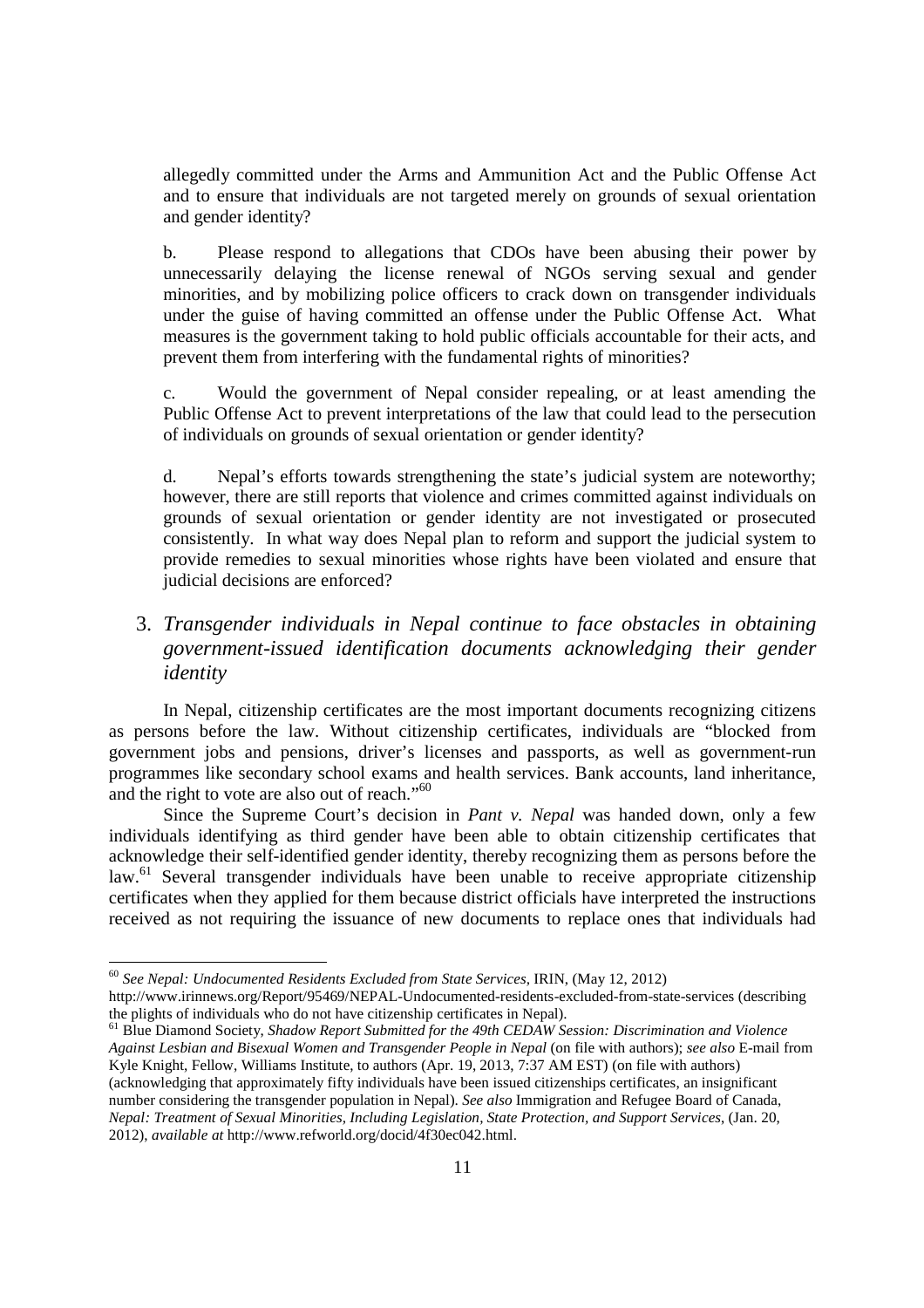already received.<sup>62</sup> Sunil Pant, BDS's director, attributes these bureaucratic obstacles to "homophobia and transphobia coming out in a soft way" among Nepal's bureaucracy. $^{63}$  While Nepal's Ministry of Home Affairs has just begun instructing each of Nepal's administrative districts to issue citizenship certificates reflecting individuals' self-identified gender, progress remains piecemeal.

The government's apparent unwillingness to allow individuals to obtain proper identification documents deprives them of the tools necessary to fully participate in public life in Nepal. For instance, some transgender youth have reported that they are unable to take the national exam necessary for entrance into higher education because they lack government-issued identification cards that correctly reflect their gender identity.<sup>64</sup> The issue arises when students show up at exam halls and present to proctors identification cards that list the gender they were assigned at birth. When their birth gender does not match their appearance, expression, or identity, transgender students run the risk of being accused of fraud and, as a result, some drop out of school to avoid accusations of fraud.<sup>65</sup> One student who went through this experience explained, "It is hard for us to get admitted to school because our names are like boys but our photographs are like girls."<sup>66</sup> Similarly, transgender individuals who have already been issued citizenship certificates also run the risk of being accused of fraud when their physical appearances do not match their identity documents. For transgender people living in Nepal, obtaining citizenship certificates that reflect their correct gender is of utmost importance, especially because, "[w]hen an individual's cultural legibility is not affirmed by their identity papers, even everyday quotidian transactions become moments of vulnerability."<sup>67</sup>

The obstacles that transgender Nepalese people continue to face in acquiring necessary identification documents, in accordance with the decision in *Pant v. Nepal*, therefore constitute discriminatory treatment in violation of articles 2(1) and 26 of the ICCPR, which guarantee the rights to be free from all forms of discrimination and equality before the law, respectively. In addition, because of the widespread use of identification documents and their necessity in conducting daily activities in Nepal, as discussed above, the difficulties that individuals face in obtaining proper citizenship certificates also expose them to unlawful searches because in an effort to confirm their identities, third gender individuals are often forced to reveal their gender identity before public and private actors<sup>68</sup>, in direct violation of their right to privacy as provided under article 17 of the ICCPR. The denial of certificates that reflect individuals' gender identity results in severe limitations on their ability to participate in public life and advocate for themselves.

# *Recommended questions*

<sup>62</sup> *Nepal Pioneers a Third Gender on Official Documents, but Concerns Persist*, 429 MAGAZINE, (Mar. 6, 2013) http://dot429.com/articles/1599-nepal-pioneers-a-third-gender-on-official-documents-but-concerns-persist. <sup>63</sup> *Id.*

<sup>64</sup> Singh et al., *supra* note 10.

<sup>&</sup>lt;sup>65</sup> E-mail from Kyle Knight, Fellow, Williams Institute, to authors (Apr. 19, 2013, 7:37 AM EST) (on file with authors).

<sup>66</sup> Singh et al., *supra* note 10.

<sup>67</sup> *See* Paisley Currah &Tara Mulqueen, *Securitizing Gender: Identity, Biometrics, and Transgender Bodies at the Airport*, 78 Social Research, 557, 561 (2011).

<sup>&</sup>lt;sup>68</sup> See *id*. (discussing the challenges faced by transgender individuals in establishing their gender identity at security checkpoints).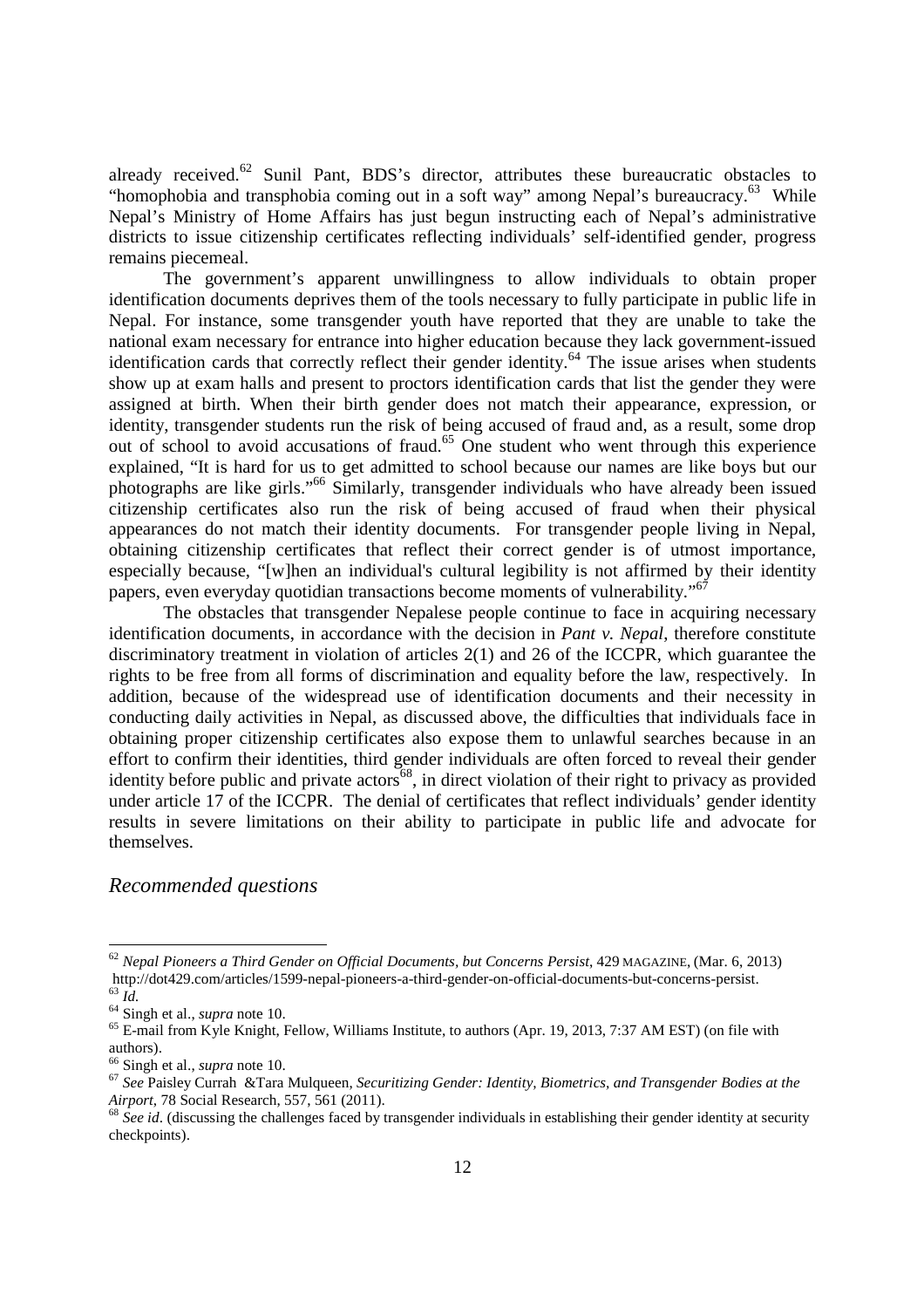a. Please indicate any monitoring or training measures that have been adopted to ensure that district officials are fully cooperating with official instructions to issue identity documents to people who identify as a third gender.

# 4. *Deficiencies in certain Nepalese laws expose LGBTI individuals to unequal legal status*

Individuals in Nepal continue to face discriminatory treatment based on their sexual orientation and gender identity because of certain deficiencies in the law. For instance, although they are often particularly vulnerable to sexual abuse, transgender people who experience rape or sexual violence have been unable to seek legal redress for the crimes they endured because Nepalese law defines rape victims narrowly to only include women.<sup>69</sup> Another legal gap in protection for individuals on grounds of their sexual orientation and gender identity exists in the Nepalese Civil and Criminal Code ("Muluku Ain"), which still refers to marriage as between only a man and a woman despite the fact that the Supreme Court in *Pant v. Nepal* called on the Nepalese government to study and put into practice a same-sex marriage policy.<sup>70</sup> Moreover, while the Nepalese Civil Code does not expressly prohibit homosexual behavior, it does criminalize "unnatural sex"<sup>71</sup> without defining what constitutes "unnatural sex." As a result, there is a real threat that Nepalese authorities can use ambiguous language in the law to "justify arrests of men suspected of having sex with men and of transgender people,"<sup>72</sup> which would violate the right to privacy and the right to non-discrimination based on sexual orientation and gender identity upheld in *Toonen v. Australia* and other subsequent decisions by the Human Right Committee.

In an even more worrying development, Nepal recently considered a proposal that would explicitly criminalize "unnatural intercourse," which may be intended to mean same-sex sexual activity.<sup>74</sup> The proposal came from two drafting committees working for the Ministry of Law Justice and Parliamentary Affairs to revise Nepal's Civil and Criminal Codes.<sup>75</sup> Both committees were headed by Supreme Court judges and worked behind closed doors, failing to consult with other stakeholders in the drafting process.<sup>76</sup> Although these draft bills never reached parliament, the discriminatory amendments that they contain are still a concern that will face a new

<sup>69</sup> Blue Diamond Society, *Annual Report of Human Rights Activities and Violation 201*.

<sup>70</sup> Muluki Ain of 1854 (Gen. Code), NEPAL LAW COMMISSION, available at

http://www.lawcommission.gov.np/en/documents/prevailing-laws/func-startdown/605/.

<sup>71</sup> *See* Scot Long, *Nepalese Supreme Court's Proposed Ban: Letter to the Ministry of Home Affairs*, HUM. RTS. WATCH, (Jul.23, 2004) http://www.hrw.org/news/2004/07/22/nepalese-supreme-court-s-proposed-ban (discussing the ambiguous language contained in paragraphs 1 and 4 of Part 14, Chapter 16 of Nepal's Code of 1963 (Muluki Ain) penalizing "unnatural sex").

<sup>72</sup> *Id.*

<sup>73</sup> See *Young v. Australia*, Communication No. 941/2000, U.N. Doc. CCPR/C/78/D/941/2000 (2003) (upholding states' obligations to protect individuals from discrimination based on sexual orientation).

<sup>74</sup> *New Law Threatens to Crush Nepal's Gays*, TIMES OF INDIA, (June 9, 2011 5:36 PM)

http://articles.timesofindia.indiatimes.com/2011-06-09/south-asia/29638154\_1\_sunil-babu-pant-gay-rights-gay-bar. Currently, there is no express prohibition on adult, consensual homosexual conduct. However, Nepal's Criminal and Civil Codes prohibit "unnatural intercourse." It is unclear what in fact constitutes "unnatural intercourse" under the law. *See* Manav Kapur, *Constitutions, Gay Rights, and Asian Cultures: A Comparison of Singapore, India, and Nepal's Experiences with Sodomy Law* (on file with authors).

<sup>&</sup>lt;sup>75</sup> E-mail from Sunil Babu Pant, Director, Blue Diamond Society to authors (Apr. 13, 2013, 11:43 PM EST) (on file with authors).

<sup>76</sup> *Id.*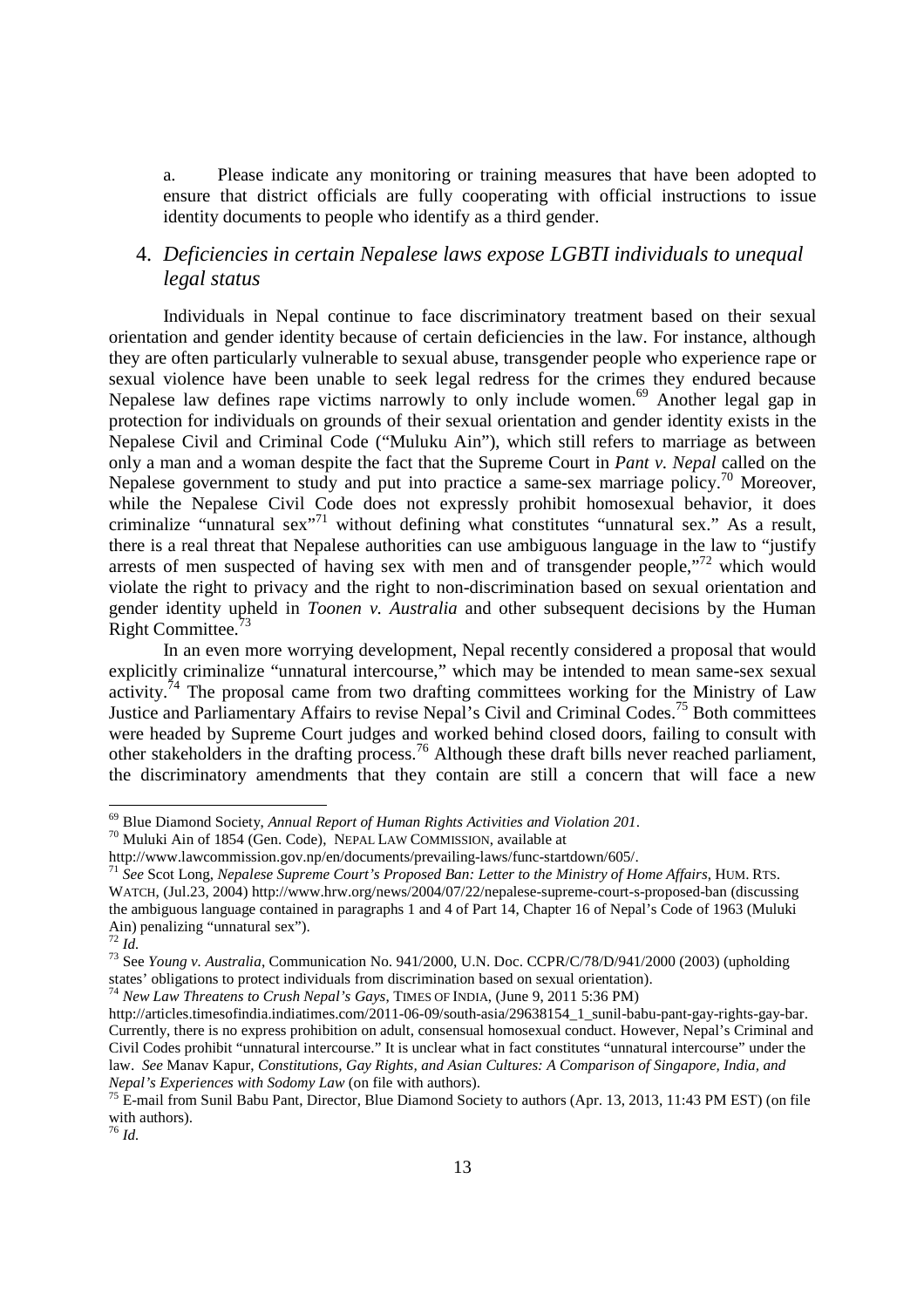parliament once it is elected. Sunil Pant, BDS's director and former member of Nepal's Parliament, explains, "If these bills become law, they will undermine the growth of the gay rights movement in Nepal and criminalize gays,"<sup>77</sup> and nothing prevents the drafters of these regressive bills from proposing them again once a new parliament is established. To backtrack on the legal status of same-sex sexual activity would in effect criminalize LGBTI people and compound the legal protection gaps and attendant discriminatory treatment that the mentioned individuals in Nepal currently face, in violation of their right to non-discrimination enshrined in articles 2(1) and 26 of the ICCPR, as well as the violation of their rights to privacy as provided by article 17 of the ICCPR.

Discrimination on grounds of sexual orientation and gender identity is not only committed by state officials, but private citizens also mistreat individuals with impunity because of persistent prejudicial views regarding homosexuality and gender identity and the failure of Nepal's legal system to protect sexual and gender minorities. For instance, Nepal currently lacks hate crime legislation or anti-discrimination laws to protect sexual and gender minorities from violence, harassment, or discrimination based on sexual orientation or gender identity. For transgender individuals, especially transgender youth, the legal system's failure to effectively protect them has tragic consequences and puts them at risk of social exclusion and marginalization. One transgender woman explained, "My parents know I am transgender but they do not accept me. I live on the streets or with friends . . . .<sup>78</sup> The Special Rapporteur on the right to health also described in his report the impact of stigmatization on vulnerable groups like LGBTI youth, explaining that the "rates of suicide attempts amongst youth who engage in consensual same-sex conduct have been variously reported as between three and seven times higher than for youth who identify as heterosexual  $\ldots$ .<sup>79</sup>

The non-discrimination principle enshrined in article 2(1) of the ICCPR covers both state and private discriminatory practices. In fact, General Comment 31 to this article explains that state parties to the ICCPR are responsible for actions of private parties that violate the rights provided under the ICCPR, especially when the state has failed to take measures to protect individuals from these violations. $80$ 

#### *Recommended questions*

- a. What specific measures does the government of Nepal intend to take to guarantee the legal status and equal protection under the law to individuals regardless of their sexual orientation or gender identity?
	- i. In particular, what will the government do to fulfill the Supreme Court's ruling that the country must provide for same-sex marriage? What will the government do to protect survivors of sexual assault?

b. Nepalese laws do not specifically criminalize homosexual behavior or consensual same-sex conduct; however, Nepal's Muluku Ain criminalizes "unnatural sex" without

<sup>77</sup> *Id.*

<sup>78</sup> *Nepal: Climate of Fear*, *supra* note 19.

<sup>79</sup> *See Report of the Special Rapporteur on the right of everyone to the enjoyment of the highest attainable standard of physical and mental health, supra* note 12.

<sup>80</sup> U.N. Hum. Rts. Comm., *General Comment No. 31 on the Nature of the General Legal Obligation Imposed on States Parties to the Covenant*, U.N. Doc. CCPR/C/21/Rev.1/Add.13 (Mar. 29, 2014).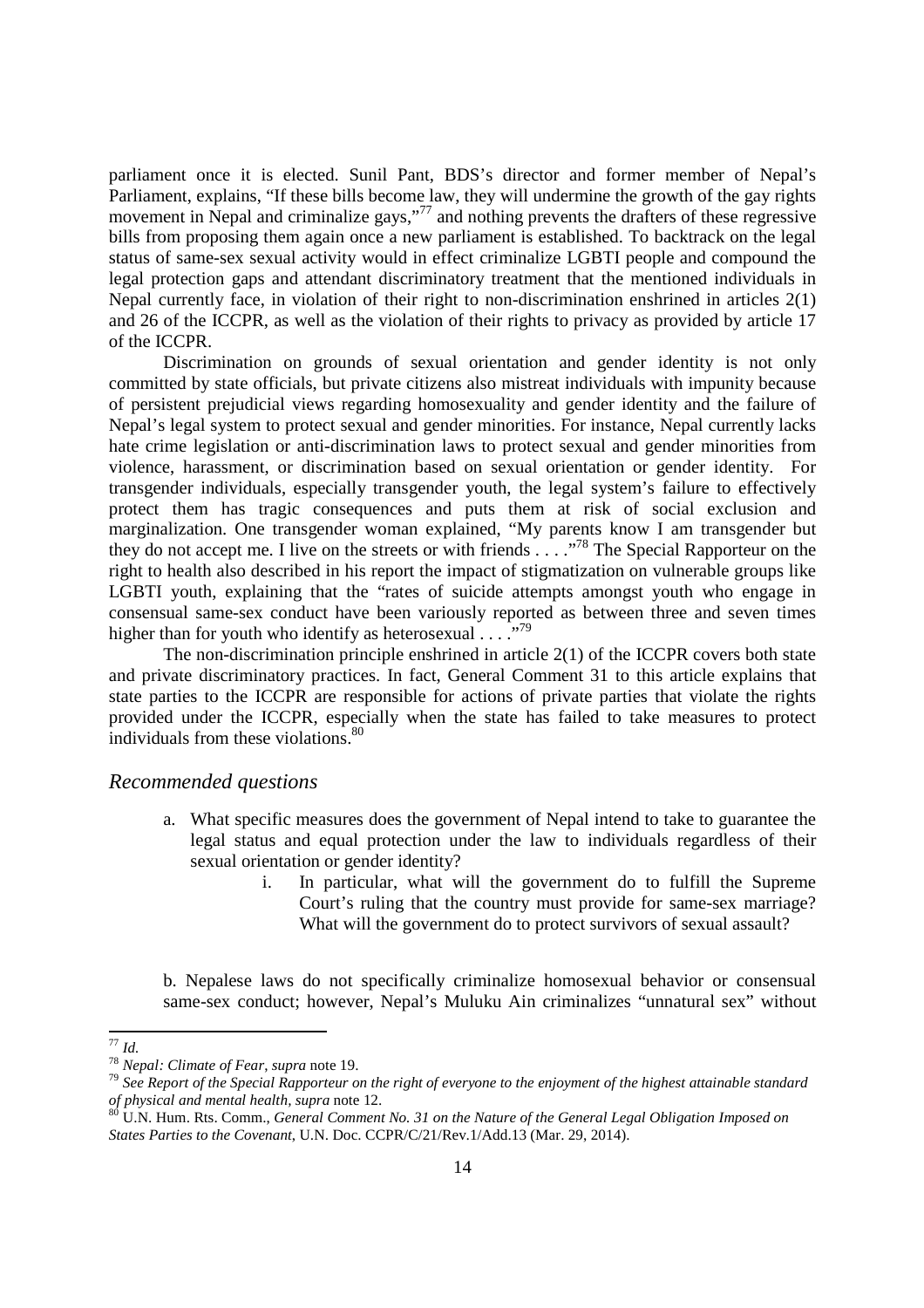defining it, which could be interpreted to persecute individuals on the grounds of sexual orientation or gender identity. In addition, Nepal has recently considered the possibility of formally criminalizing private, consensual same sex behavior, which would violate several fundamental rights of sexual minorities. How does Nepal plan to safeguard the right to privacy of sexual minorities, and would the government of Nepal consider officially decriminalizing consensual same sex behavior between adults?

# *5. Harassment targeting transgender youth limits their ability to participate in public life*

The discriminatory treatment that individuals in Nepal continue to face on grounds of their sexual orientation and gender identity comes from not only inadequate implementation of and deficiencies in Nepal's laws, but more fundamentally from deep-seated prejudice towards LGBTI individuals that still exists in significant segments of Nepalese society. For instance, many transgender youth continue to endure discrimination and bullying from their peers, educators, and school officials. Unfortunately, Nepal does not have any domestic legislation to protect vulnerable youth like LGBTI adolescents from discriminatory treatment like harassment and/or abuse from their peers and school officials. In addition, school officials and administrators are often not trained to understand issues facing sexual minorities and gender identities and are therefore incapable of maintaining a healthy and safe school environment conducive to learning for all children, including transgender youth. Because of these deficiencies, many transgender youth feel they have no other alternative than to drop out of school. Indeed, human rights activists confirm that many transgender youth have been dropping out of school in recent years because of an increase in bullying incidents and the Nepalese government's failure to address these dangerous trends.<sup>81</sup> Without an education, these youth lose connections to their communities, are less able to find employment, and are less able to advocate for themselves and participate in public life.

Nepal's 2010 National Youth Policy acknowledged the need to protect youths belonging to minority and marginalized groups and the necessity of designing national policies that will "ensure the active participation of the youths in each and every process of state functionality."<sup>82</sup> To that end, Nepal's National Youth Policy explicitly defines youths to include "women, men and third gender of 16-40 age group."<sup>83</sup> Thus, the state's failure to protect transgender youth from bullying, harassment and discrimination, coupled with obstacles that transgender Nepalese continue to face in acquiring necessary identification documents, is at odds with the commitments set forth in the state's National Youth Policy.

The different obstacles that transgender youth face in accessing education and the absence of special legislation to protect them violates their right to education as provided by article 13 of the ICESCR, article 24 of ICCPR, and also Nepal's own interim constitution, which provides, "Every citizen shall have the right to free education from the State up to secondary

<sup>&</sup>lt;sup>81</sup> Interview with Saurav J. Thapa, Technical Advisor, Blue Diamond Society, in Washington, D.C. (Mar. 21, 2013). <sup>82</sup> 2010 Nepal National Youth Policy, *available at*

http://www.moys.gov.np/uploads/moys%20doc/7National%20youth%20policy.pdf. *<sup>83</sup> Id.*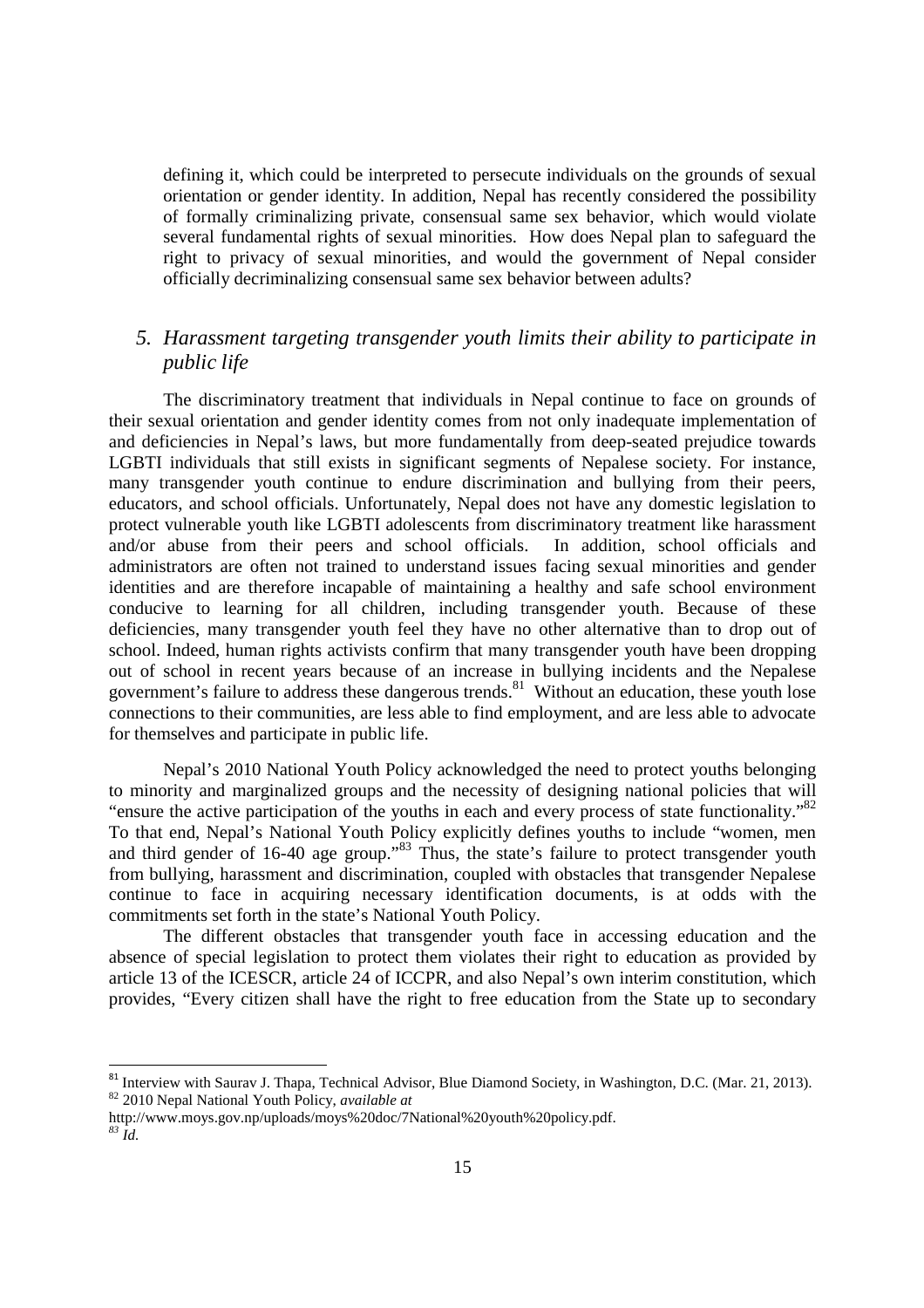level as provided for in the law.<sup>84</sup> Furthermore, article 24 of the ICCPR provides protection for every child without discrimination based on her status as a minor.<sup>85</sup> In General Comment 17 on article 24, the Human Rights Committee has acknowledged the inherent vulnerability of children and explicitly stated that state parties to the Convention should adopt special measures to protect children separate from the provisions outlined in articles 2 and 26 of ICCPR, which ensure that each individual enjoys all the rights that the ICCPR guarantees.<sup>86</sup>

#### *Recommended questions*

a. While acknowledging the positive steps the government has undertaken to protect the right of sexual and gender minorities, what additional specific measures has the government of Nepal taken to protect children from violence, harassment, and abuses in school based on their sexual orientation or gender identity?

## **IV. Recommendations**

.<br>-

The government of Nepal's efforts to promote the human rights of individuals regardless of their sexual orientation and gender identity has made the state a worthy example in Asia and around the world. $87$  However, continued human rights violations against LGBTI people only serve to jeopardize this progress. LGBTI individuals' fundamental human rights continue to be threatened unless the government of Nepal takes immediate action to comply with both its international and domestic law obligations. Therefore, the government of Nepal should:

- 1. Take effective measures to end all forms of discrimination against LGBTI individuals by both private citizens and state agents. This could be done by:
	- a. Adopting anti-discrimination legislation that would explicitly prohibit discrimination based on sexual orientation and gender identity.
	- b. Issuing citizenship certificates to individuals in line with the current policy allowing them to self-identify as male, female, or other, to better enable them to participate in the social, political, and economic life of Nepal.

<sup>86</sup> U.N. Hum. Rts. Comm., *General Comment No. 16: The Right to Respect of Privacy, Family, Home and Correspondence, and Protection of Honour and Reputation (Art. 17)*, (Apr. 7, 1989).

<sup>84</sup> Interim Constitution of Nepal Part 3, Art 17 (2007). *See also* ICESCR, *supra* note 7, art. 13 ("The States Parties to the present Covenant recognize the right of everyone to education. They agree that education shall be directed to the full development of the human personality and the sense of its dignity, and shall strengthen the respect for human rights and fundamental freedoms. They further agree that education shall enable all persons to participate effectively in a free society, promote understanding, tolerance, and friendship among all nations and all racial, ethnic, or religious groups, and further the activities of the United Nations for the maintenance of peace."). <sup>85</sup> ICCPR, *supra* note 7, art. 24 ("1. Every child shall have, without any discrimination as to race, colour, sex,

language, religion, national or social origin, property or birth, the right to such measures of protection as are required by his status as a minor, on the part of his family, society and the State. 2. Every child shall be registered immediately after birth and shall have a name. 3. Every child has the right to acquire a nationality.")

<sup>87</sup> International Gay and Lesbian Human Rights Commission (IGLHRC), *Nepalese National Human Rights Work Plan for 2011-14 Includes LGBTI Rights*, (Jan. 19, 2011), *available at* http://www.iglhrc.org/cgibin/iowa/article/takeaction/resourcecenter/1317.html.